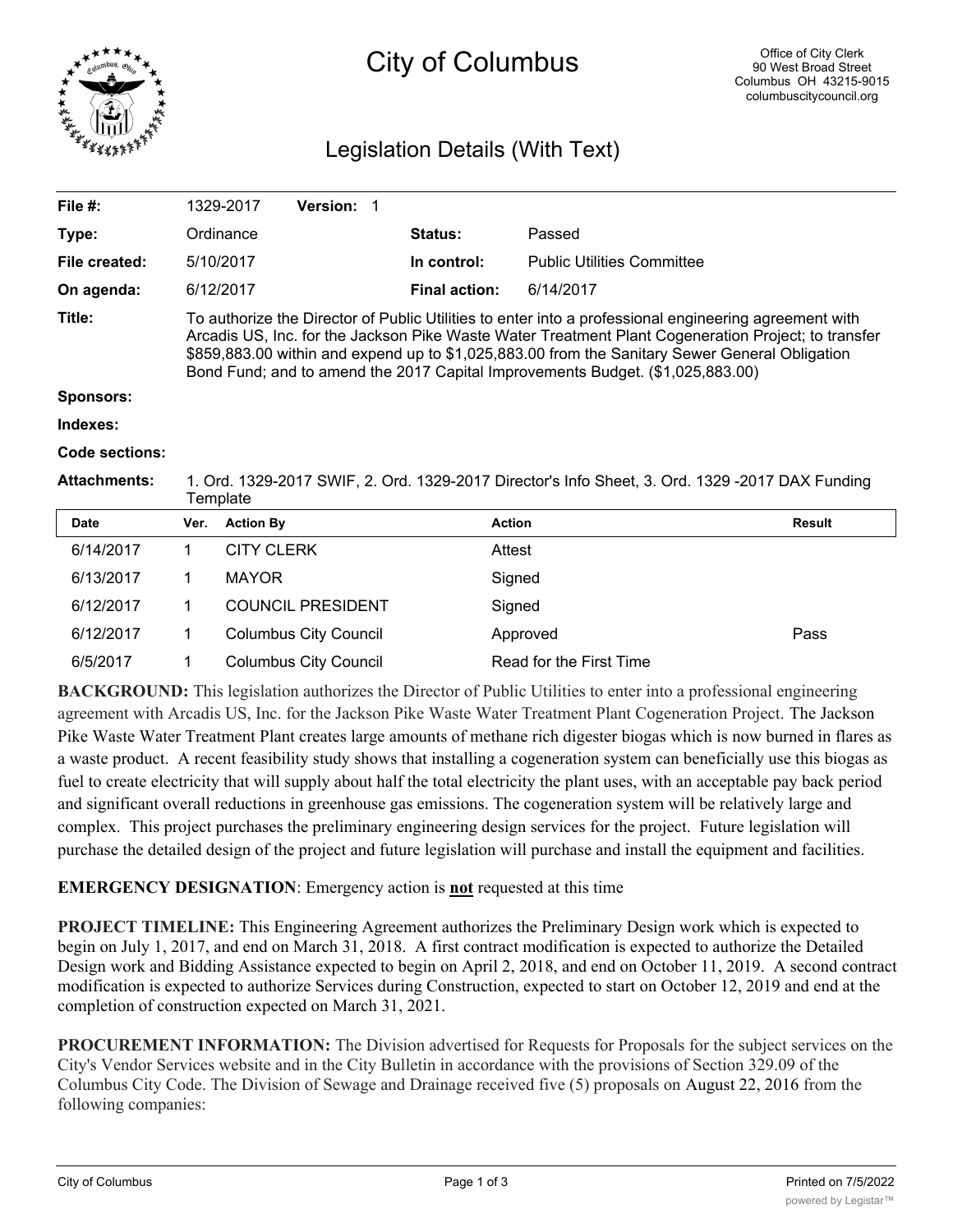### **File #:** 1329-2017, **Version:** 1

| <b>Firm Name</b>       | CC#                | <b>Status</b> |              |            |
|------------------------|--------------------|---------------|--------------|------------|
|                        | <b>Expiration</b>  |               |              |            |
|                        | <b>City, State</b> |               |              |            |
| Black & Veatch         | 43-1833073         | 9/22/2017     | Columbus, OH | MAJ        |
| Arcadis                | 57-0373224         | 5/14/2017     | Columbus, OH | MAJ        |
| Varo                   | 31-0722508         | 2/1/2018      | Columbus, OH | <b>MAJ</b> |
| Hazen & Sawyer         | 13-2904652         | 3/14/2018     | Columbus, OH | MAJ        |
| CH <sub>2</sub> M Hill | 32-0100027         | 11/10/2018    | Columbus, OH | MAJ        |

# **CONTRACT COMPLIANCE NO:** 57-0373224| Exp. 5/14/2017 | DAX Vendor #009409

**ECONOMIC / ENVIRONMENTAL IMPACT:** This project installs a cogeneration system that will use a plant biogas, now burned in flares as a waste product to create large amounts of electricity. A detailed feasibility study shows a large overall reduction in greenhouse gas emissions every year, and shows the project has a reasonable pay back period when the substantial cost reductions of plant electricity is compared to the overall capital and operating costs.

**FISCAL IMPACT:** This legislation authorizes the transfer within and the expenditure of up to \$1,025,883.00 within the Sanitary Sewer General Obligation Bond Fund.

To authorize the Director of Public Utilities to enter into a professional engineering agreement with Arcadis US, Inc. for the Jackson Pike Waste Water Treatment Plant Cogeneration Project; to transfer \$859,883.00 within and expend up to \$1,025,883.00 from the Sanitary Sewer General Obligation Bond Fund; and to amend the 2017 Capital Improvements Budget. (\$1,025,883.00)

**WHEREAS**, proposals from five (5) firms were received and opened on August 22, 2016 for the Jackson Pike Waste Water Treatment Plant Cogeneration Project; and

**WHEREAS**, upon review of these proposals, Arcadis US, Inc. was selected based on the following criteria: Proposal Quality, Competence to Perform, Project Schedule, and Local Workforce; and

**WHEREAS**, it is necessary to authorize the Director of Public Utilities to enter into an agreement for professional engineering services to provide improvements as appropriate for the Jackson Pike Waste Water Treatment Plant Cogeneration Project; and

**WHEREAS,** it is necessary to authorize the transfer of \$859,883.00 within and the expenditure of up to \$1,025,883.00 from the Sanitary Sewer General Obligation Bond Fund 6109; and

**WHEREAS**, it is necessary to authorize an amendment to the 2017 Capital Improvements Budget for purposes of providing sufficient expenditure authority for the aforementioned project expenditure; and

**WHEREAS**, it has become necessary in the usual daily operation of the Division of Sewerage and Drainage, Department of Public Utilities, to authorize the Director of Public Utilities to enter into a professional engineering agreement with Arcadis US, Inc. for the preservation of the public health, peace, property, safety and welfare; **now, therefore**

## **BE IT ORDAINED BY THE CITY OF COLUMBUS:**